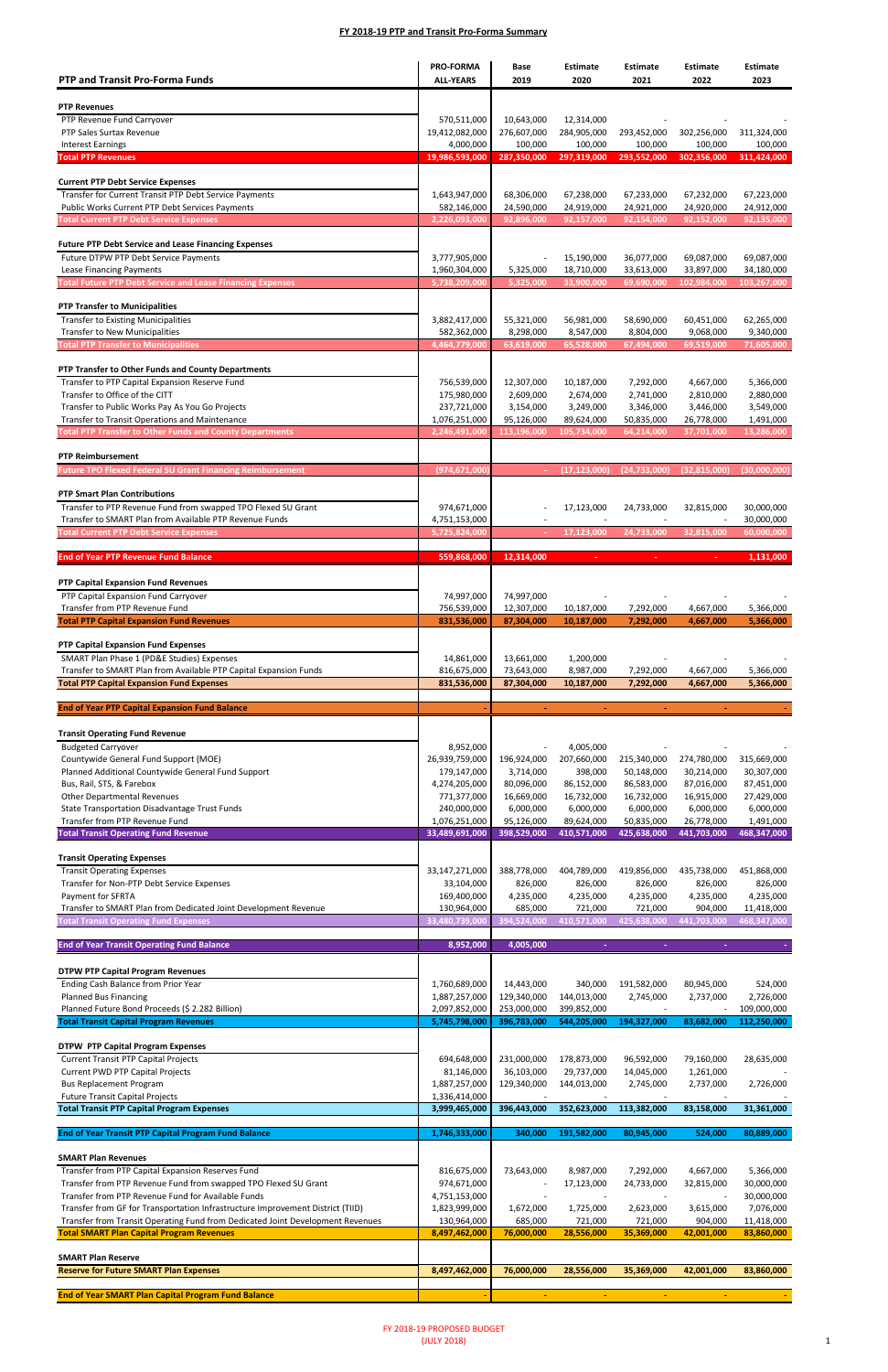| <b>PTP and Transit Pro-Forma Funds</b>                                                                    | <b>Estimate</b><br>2024  | <b>Estimate</b><br>2025  | <b>Estimate</b><br>2026  | <b>Estimate</b><br>2027  | Estimate<br>2028         |
|-----------------------------------------------------------------------------------------------------------|--------------------------|--------------------------|--------------------------|--------------------------|--------------------------|
|                                                                                                           |                          |                          |                          |                          |                          |
| <b>PTP Revenues</b><br>PTP Revenue Fund Carryover                                                         | 1,131,000                | 8,177,000                | 10,485,000               | 13,121,000               | 22,938,000               |
| PTP Sales Surtax Revenue                                                                                  | 320,664,000              | 330,284,000              | 340,193,000              | 350,399,000              | 360,911,000              |
| <b>Interest Earnings</b>                                                                                  | 100,000                  | 100,000                  | 100,000                  | 100,000                  | 100,000                  |
| <b>Total PTP Revenues</b>                                                                                 | 321,895,000              | 338,561,000              | 350,778,000              | 363,620,000              | 383,949,000              |
|                                                                                                           |                          |                          |                          |                          |                          |
| <b>Current PTP Debt Service Expenses</b>                                                                  |                          |                          |                          |                          |                          |
| Transfer for Current Transit PTP Debt Service Payments<br>Public Works Current PTP Debt Services Payments | 67,208,000<br>24,906,000 | 67,191,000<br>24,896,000 | 67,178,000<br>24,889,000 | 68,420,000<br>24,363,000 | 68,404,000<br>24,352,000 |
| <b>Total Current PTP Debt Service Expenses</b>                                                            | 92,114,000               | 92,087,000               | 92,067,000               | 92,783,000               | 92,756,000               |
|                                                                                                           |                          |                          |                          |                          |                          |
| <b>Future PTP Debt Service and Lease Financing Expenses</b>                                               |                          |                          |                          |                          |                          |
| Future DTPW PTP Debt Service Payments                                                                     | 69,087,000               | 78,086,000               | 78,086,000               | 78,086,000               | 84,278,000               |
| Lease Financing Payments                                                                                  | 34,462,000               | 34,743,000               | 38,628,000               | 42,564,000               | 46,551,000               |
| <b>Total Future PTP Debt Service and Lease Financing Expenses</b>                                         | 103,549,000              | 112,829,000              | 116,714,000              | 120,650,000              | 130,829,000              |
| <b>PTP Transfer to Municipalities</b>                                                                     |                          |                          |                          |                          |                          |
| <b>Transfer to Existing Municipalities</b>                                                                | 64,133,000               | 66,057,000               | 68,039,000               | 70,080,000               | 72,182,000               |
| <b>Transfer to New Municipalities</b>                                                                     | 9,620,000                | 9,909,000                | 10,206,000               | 10,512,000               | 10,827,000               |
| <b>Total PTP Transfer to Municipalities</b>                                                               | 73,753,000               | 75,966,000               | 78,245,000               | 80,592,000               | 83,009,000               |
| PTP Transfer to Other Funds and County Departments                                                        |                          |                          |                          |                          |                          |
| Transfer to PTP Capital Expansion Reserve Fund                                                            | 6,087,000                | 5,931,000                | 6,337,000                | 6,689,000                | 6,514,000                |
| Transfer to Office of the CITT                                                                            | 2,952,000                | 3,026,000                | 3,102,000                | 3,180,000                | 3,260,000                |
| Transfer to Public Works Pay As You Go Projects                                                           | 3,655,000                | 3,765,000                | 3,878,000                | 3,994,000                | 4,114,000                |
| Transfer to Transit Operations and Maintenance                                                            |                          |                          |                          |                          |                          |
| <b>Total PTP Transfer to Other Funds and County Departments</b>                                           | 12,694,000               | 12,722,000               | 13,317,000               | 13,863,000               | 13,888,000               |
| <b>PTP Reimbursement</b>                                                                                  |                          |                          |                          |                          |                          |
| <b>Future TPO Flexed Federal SU Grant Financing Reimbursement</b>                                         | (30,000,000)             | (30,000,000)             | (30,000,000)             | (30,000,000)             | (30,000,000)             |
|                                                                                                           |                          |                          |                          |                          |                          |
| <b>PTP Smart Plan Contributions</b>                                                                       |                          |                          |                          |                          |                          |
| Transfer to PTP Revenue Fund from swapped TPO Flexed SU Grant                                             | 30,000,000<br>31,608,000 | 30,000,000               | 30,000,000               | 30,000,000               | 30,000,000               |
| Transfer to SMART Plan from Available PTP Revenue Funds<br><b>Total Current PTP Debt Service Expenses</b> | 61,608,000               | 34,472,000<br>64,472,000 | 37,314,000<br>67,314,000 | 32,794,000<br>62,794,000 | 36,557,000<br>66,557,000 |
|                                                                                                           |                          |                          |                          |                          |                          |
| <b>End of Year PTP Revenue Fund Balance</b>                                                               | 8.177.000                | 10,485,000               | 13,121,000               | 22,938,000               | 26,910,000               |
| PTP Capital Expansion Fund Revenues                                                                       |                          |                          |                          |                          |                          |
| PTP Capital Expansion Fund Carryover                                                                      |                          |                          |                          |                          |                          |
| Transfer from PTP Revenue Fund                                                                            | 6,087,000                | 5,931,000                | 6,337,000                | 6,689,000                | 6,514,000                |
| <b>Total PTP Capital Expansion Fund Revenues</b>                                                          | 6,087,000                | 5,931,000                | 6,337,000                | 6,689,000                | 6,514,000                |
| <b>PTP Capital Expansion Fund Expenses</b>                                                                |                          |                          |                          |                          |                          |
| SMART Plan Phase 1 (PD&E Studies) Expenses                                                                |                          |                          |                          |                          |                          |
| Transfer to SMART Plan from Available PTP Capital Expansion Funds                                         | 6,087,000                | 5,931,000                | 6,337,000                | 6,689,000                | 6,514,000                |
| <b>Total PTP Capital Expansion Fund Expenses</b>                                                          | 6,087,000                | 5,931,000                | 6,337,000                | 6,689,000                | 6,514,000                |
| <b>End of Year PTP Capital Expansion Fund Balance</b>                                                     | $\blacksquare$           | $\blacksquare$           |                          |                          |                          |
|                                                                                                           |                          |                          |                          |                          |                          |
| <b>Transit Operating Fund Revenue</b>                                                                     |                          |                          |                          |                          |                          |
| <b>Budgeted Carryover</b>                                                                                 |                          |                          |                          | 2,456,000                | 1,630,000                |
| Countywide General Fund Support (MOE)<br>Planned Additional Countywide General Fund Support               | 358,085,000<br>2,028,000 | 372,717,000<br>336,000   | 386,110,000              | 399,624,000              | 413,611,000<br>2,590,000 |
| Bus, Rail, STS, & Farebox                                                                                 | 87,888,000               | 88,327,000               | 94,204,000               | 94,440,000               | 94,676,000               |
| <b>Other Departmental Revenues</b>                                                                        | 18,035,000               | 18,257,000               | 18,320,000               | 18,381,000               | 18,422,000               |
| State Transportation Disadvantage Trust Funds                                                             | 6,000,000                | 6,000,000                | 6,000,000                | 6,000,000                | 6,000,000                |
| Transfer from PTP Revenue Fund                                                                            |                          |                          | $\overline{\phantom{a}}$ |                          |                          |
| <b>Total Transit Operating Fund Revenue</b>                                                               | 472,036,000              | 485,637,000              | 504,634,000              | 520,901,000              | 536,929,000              |
| <b>Transit Operating Expenses</b>                                                                         |                          |                          |                          |                          |                          |
| <b>Transit Operating Expenses</b>                                                                         | 464,951,000              | 478,372,000              | 494,850,000              | 511,882,000              | 529,499,000              |
| Transfer for Non-PTP Debt Service Expenses                                                                | 826,000                  | 784,000                  | 784,000                  | 784,000                  | 784,000                  |
| Payment for SFRTA                                                                                         | 4,235,000                | 4,235,000                | 4,235,000                | 4,235,000                | 4,235,000                |
| Transfer to SMART Plan from Dedicated Joint Development Revenue                                           | 2,024,000                | 2,246,000                | 2,309,000                | 2,370,000                | 2,411,000                |
| <b>Total Transit Operating Fund Expenses</b>                                                              | 472,036,000              | 485,637,000              | 502,178,000              | 519,271,000              | 536,929,000              |
| <b>End of Year Transit Operating Fund Balance</b>                                                         |                          |                          | 2,456,000                | 1,630,000                |                          |
|                                                                                                           |                          |                          |                          |                          |                          |
| <b>DTPW PTP Capital Program Revenues</b>                                                                  |                          |                          |                          |                          |                          |
| Ending Cash Balance from Prior Year                                                                       | 80,889,000               | 27,176,000               | 501,000                  | 50,978,000               | 26,094,000               |

| Planned Future Bond Proceeds (\$ 2.282 Billion)                                |            |            | 75,000,000  |            |             |
|--------------------------------------------------------------------------------|------------|------------|-------------|------------|-------------|
| <b>Total Transit Capital Program Revenues</b>                                  | 83,609,000 | 64,719,000 | 113,536,000 | 89,501,000 | 65,158,000  |
|                                                                                |            |            |             |            |             |
| <b>DTPW PTP Capital Program Expenses</b>                                       |            |            |             |            |             |
| <b>Current Transit PTP Capital Projects</b>                                    | 53,713,000 | 26,675,000 |             |            |             |
| <b>Current PWD PTP Capital Projects</b>                                        |            |            |             |            |             |
| <b>Bus Replacement Program</b>                                                 | 2,720,000  | 37,543,000 | 38,035,000  | 38,523,000 | 39,064,000  |
| <b>Future Transit Capital Projects</b>                                         |            |            | 24,523,000  | 24,884,000 | 25,256,000  |
| <b>Total Transit PTP Capital Program Expenses</b>                              | 56,433,000 | 64,218,000 | 62,558,000  | 63,407,000 | 64,320,000  |
|                                                                                |            |            |             |            |             |
| <b>End of Year Transit PTP Capital Program Fund Balance</b>                    | 27,176,000 | 501,000    | 50,978,000  | 26,094,000 | 838,000     |
|                                                                                |            |            |             |            |             |
| <b>SMART Plan Revenues</b>                                                     |            |            |             |            |             |
| Transfer from PTP Capital Expansion Reserves Fund                              | 6,087,000  | 5,931,000  | 6,337,000   | 6,689,000  | 6,514,000   |
| Transfer from PTP Revenue Fund from swapped TPO Flexed SU Grant                | 30,000,000 | 30,000,000 | 30,000,000  | 30,000,000 | 30,000,000  |
| Transfer from PTP Revenue Fund for Available Funds                             | 31,608,000 | 34,472,000 | 37,314,000  | 32,794,000 | 36,557,000  |
| Transfer from GF for Transportation Infrastructure Improvement District (TIID) | 10,953,000 | 16,592,000 | 21,691,000  | 27,294,000 | 32,387,000  |
| Transfer from Transit Operating Fund from Dedicated Joint Development Revenues | 2,024,000  | 2,246,000  | 2,309,000   | 2,370,000  | 2,411,000   |
| <b>Total SMART Plan Capital Program Revenues</b>                               | 80,672,000 | 89,241,000 | 97,651,000  | 99,147,000 | 107,869,000 |
|                                                                                |            |            |             |            |             |
| <b>SMART Plan Reserve</b>                                                      |            |            |             |            |             |
| <b>Reserve for Future SMART Plan Expenses</b>                                  | 80,672,000 | 89,241,000 | 97,651,000  | 99,147,000 | 107,869,000 |
|                                                                                |            |            |             |            |             |
| <b>End of Year SMART Plan Capital Program Fund Balance</b>                     |            |            |             |            |             |
|                                                                                |            |            |             |            |             |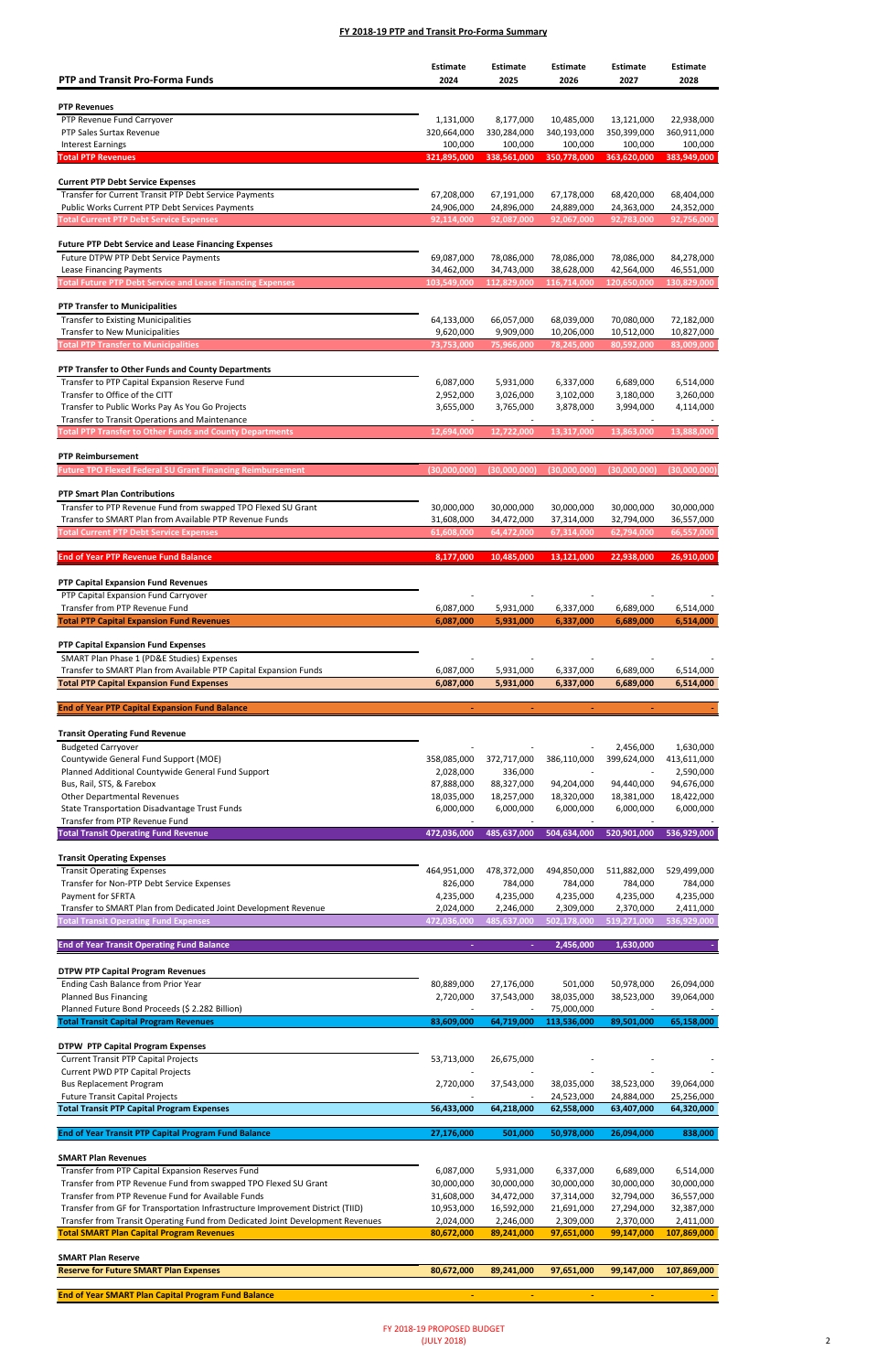| <b>PTP and Transit Pro-Forma Funds</b>                                                                                   | <b>Estimate</b><br>2029  | <b>Estimate</b><br>2030  | <b>Estimate</b><br>2031                 | <b>Estimate</b><br>2032  | Estimate<br>2033         |
|--------------------------------------------------------------------------------------------------------------------------|--------------------------|--------------------------|-----------------------------------------|--------------------------|--------------------------|
| <b>PTP Revenues</b>                                                                                                      |                          |                          |                                         |                          |                          |
| PTP Revenue Fund Carryover                                                                                               | 26,910,000               | 22,961,000               | 13,430,000                              | 1,885,000                |                          |
| PTP Sales Surtax Revenue                                                                                                 | 369,934,000              | 379,182,000              | 388,662,000                             | 398,379,000              | 408,338,000              |
| <b>Interest Earnings</b>                                                                                                 | 100,000                  | 100,000                  | 100,000                                 | 100,000                  | 100,000                  |
| <b>Total PTP Revenues</b>                                                                                                | 396,944,000              | 402,243,000              | 402,192,000                             | 400,364,000              | 408,438,000              |
|                                                                                                                          |                          |                          |                                         |                          |                          |
| <b>Current PTP Debt Service Expenses</b><br>Transfer for Current Transit PTP Debt Service Payments                       | 68,388,000               | 68,368,000               | 68,357,000                              | 68,336,000               | 68,314,000               |
| Public Works Current PTP Debt Services Payments                                                                          | 24,344,000               | 24,335,000               | 24,323,000                              | 24,310,000               | 24,300,000               |
| <b>Total Current PTP Debt Service Expenses</b>                                                                           | 92,732,000               | 92,703,000               | 92,680,000                              | 92,646,000               | 92,614,000               |
|                                                                                                                          |                          |                          |                                         |                          |                          |
| <b>Future PTP Debt Service and Lease Financing Expenses</b>                                                              |                          |                          |                                         |                          |                          |
| Future DTPW PTP Debt Service Payments<br>Lease Financing Payments                                                        | 84,278,000<br>50,593,000 | 84,278,000<br>54,692,000 | 90,800,000<br>53,522,000                | 90,800,000<br>44,348,000 | 90,800,000<br>33,711,000 |
| <b>Total Future PTP Debt Service and Lease Financing Expenses</b>                                                        | 134,871,000              | 138,970,000              | 144,322,000                             | 135,148,000              | 124,511,000              |
|                                                                                                                          |                          |                          |                                         |                          |                          |
| <b>PTP Transfer to Municipalities</b>                                                                                    |                          |                          |                                         |                          |                          |
| <b>Transfer to Existing Municipalities</b>                                                                               | 73,987,000               | 75,836,000               | 77,732,000                              | 79,676,000               | 81,668,000               |
| <b>Transfer to New Municipalities</b>                                                                                    | 11,098,000               | 11,375,000               | 11,660,000                              | 11,951,000               | 12,250,000               |
| <b>Total PTP Transfer to Municipalities</b>                                                                              | 85,085,000               | 87,211,000               | 89,392,000                              | 91,627,000               | 93,918,000               |
| PTP Transfer to Other Funds and County Departments                                                                       |                          |                          |                                         |                          |                          |
| Transfer to PTP Capital Expansion Reserve Fund                                                                           | 6,834,000                | 7,167,000                | 7,393,000                               | 9,091,000                | 10,955,000               |
| Transfer to Office of the CITT                                                                                           | 3,342,000                | 3,426,000                | 3,512,000                               | 3,600,000                | 3,690,000                |
| Transfer to Public Works Pay As You Go Projects                                                                          | 4,237,000                | 4,364,000                | 4,495,000                               | 4,630,000                | 4,769,000                |
| Transfer to Transit Operations and Maintenance                                                                           | 14,413,000               | 14,957,000               | 15,400,000                              | 17,321,000               | 3,127,000<br>22,541,000  |
| <b>Total PTP Transfer to Other Funds and County Departments</b>                                                          |                          |                          |                                         |                          |                          |
| <b>PTP Reimbursement</b>                                                                                                 |                          |                          |                                         |                          |                          |
| <b>Future TPO Flexed Federal SU Grant Financing Reimbursement</b>                                                        | (30,000,000)             | (30,000,000)             | (30,000,000)                            | (30,000,000)             | (30,000,000)             |
|                                                                                                                          |                          |                          |                                         |                          |                          |
| <b>PTP Smart Plan Contributions</b>                                                                                      |                          |                          |                                         |                          |                          |
| Transfer to PTP Revenue Fund from swapped TPO Flexed SU Grant<br>Transfer to SMART Plan from Available PTP Revenue Funds | 30,000,000<br>46,882,000 | 30,000,000<br>54,972,000 | 30,000,000<br>58,513,000                | 30,000,000<br>63,622,000 | 30,000,000<br>73,304,000 |
| <b>Total Current PTP Debt Service Expenses</b>                                                                           | 76,882,000               | 84,972,000               | 88,513,000                              | 93,622,000               | 103,304,000              |
|                                                                                                                          |                          |                          |                                         |                          |                          |
| <b>End of Year PTP Revenue Fund Balance</b>                                                                              | 22,961,000               | 13,430,000               | 1,885,000                               |                          | 1,550,000                |
| PTP Capital Expansion Fund Revenues                                                                                      |                          |                          |                                         |                          |                          |
| PTP Capital Expansion Fund Carryover                                                                                     |                          |                          |                                         |                          |                          |
| Transfer from PTP Revenue Fund                                                                                           | 6,834,000                | 7,167,000                | 7,393,000                               | 9,091,000                | 10,955,000               |
| <b>Total PTP Capital Expansion Fund Revenues</b>                                                                         | 6,834,000                | 7,167,000                | 7,393,000                               | 9,091,000                | 10,955,000               |
|                                                                                                                          |                          |                          |                                         |                          |                          |
| PTP Capital Expansion Fund Expenses<br>SMART Plan Phase 1 (PD&E Studies) Expenses                                        |                          |                          |                                         |                          |                          |
| Transfer to SMART Plan from Available PTP Capital Expansion Funds                                                        | 6,834,000                | 7,167,000                | 7,393,000                               | 9,091,000                | 10,955,000               |
| <b>Total PTP Capital Expansion Fund Expenses</b>                                                                         | 6,834,000                | 7,167,000                | 7,393,000                               | 9,091,000                | 10,955,000               |
|                                                                                                                          |                          |                          |                                         |                          |                          |
| <b>End of Year PTP Capital Expansion Fund Balance</b>                                                                    | $\blacksquare$           | $\blacksquare$           |                                         |                          |                          |
|                                                                                                                          |                          |                          |                                         |                          |                          |
| <b>Transit Operating Fund Revenue</b><br><b>Budgeted Carryover</b>                                                       |                          |                          |                                         |                          | 861,000                  |
| Countywide General Fund Support (MOE)                                                                                    | 430,768,000              | 452,884,000              | 474,499,000                             | 497,196,000              | 514,598,000              |
| Planned Additional Countywide General Fund Support                                                                       | 6,801,000                | 5,569,000                | 5,884,000                               |                          |                          |
| Bus, Rail, STS, & Farebox                                                                                                | 94,913,000               | 95,150,000               | 95,388,000                              | 101,282,000              | 101,535,000              |
| <b>Other Departmental Revenues</b>                                                                                       | 18,486,000               | 18,530,000               | 18,597,000                              | 18,644,000               | 18,714,000               |
| State Transportation Disadvantage Trust Funds                                                                            | 6,000,000                | 6,000,000                | 6,000,000                               | 6,000,000                | 6,000,000                |
| Transfer from PTP Revenue Fund<br><b>Total Transit Operating Fund Revenue</b>                                            | 556,968,000              | 578,133,000              | $\overline{\phantom{a}}$<br>600,368,000 | 623,122,000              | 3,127,000<br>644,835,000 |
|                                                                                                                          |                          |                          |                                         |                          |                          |
| <b>Transit Operating Expenses</b>                                                                                        |                          |                          |                                         |                          |                          |
| <b>Transit Operating Expenses</b>                                                                                        | 549,474,000              | 570,055,000              | 591,257,000                             | 613,102,000              | 635,606,000              |
| Transfer for Non-PTP Debt Service Expenses                                                                               | 784,000                  | 1,324,000                | 2,290,000                               | 2,291,000                | 2,291,000                |
| Payment for SFRTA                                                                                                        | 4,235,000                | 4,235,000                | 4,235,000                               | 4,235,000                | 4,235,000                |
| Transfer to SMART Plan from Dedicated Joint Development Revenue                                                          | 2,475,000<br>556,968,000 | 2,519,000<br>578,133,000 | 2,586,000<br>600,368,000                | 2,633,000                | 2,703,000<br>644,835,000 |
| <b>Total Transit Operating Fund Expenses</b>                                                                             |                          |                          |                                         | 622,261,000              |                          |
| <b>End of Year Transit Operating Fund Balance</b>                                                                        |                          |                          |                                         | 861,000                  |                          |
|                                                                                                                          |                          |                          |                                         |                          |                          |
| <b>DTPW PTP Capital Program Revenues</b>                                                                                 |                          |                          |                                         |                          |                          |
| Ending Cash Balance from Prior Year                                                                                      | 838,000                  | 54,199,000               | 27,740,000                              | 862,000                  | 57,553,000               |
| <b>Planned Bus Financing</b>                                                                                             | 39,610,000               | 40,152,000               | 40,690,000                              | 41,225,000               | 41,764,000               |

| Planned Future Bond Proceeds (\$ 2.282 Billion)                                | 79,000,000  |             |             | 84,000,000  |             |
|--------------------------------------------------------------------------------|-------------|-------------|-------------|-------------|-------------|
| <b>Total Transit Capital Program Revenues</b>                                  | 119.448.000 | 94,351,000  | 68,430,000  | 126,087,000 | 99,317,000  |
| <b>DTPW PTP Capital Program Expenses</b>                                       |             |             |             |             |             |
| <b>Current Transit PTP Capital Projects</b>                                    |             |             |             |             |             |
| <b>Current PWD PTP Capital Projects</b>                                        |             |             |             |             |             |
| <b>Bus Replacement Program</b>                                                 | 39,610,000  | 40,152,000  | 40,690,000  | 41,225,000  | 41,764,000  |
| <b>Future Transit Capital Projects</b>                                         | 25,639,000  | 26,459,000  | 26,878,000  | 27,309,000  | 27,754,000  |
| <b>Total Transit PTP Capital Program Expenses</b>                              | 65,249,000  | 66,611,000  | 67,568,000  | 68,534,000  | 69,518,000  |
|                                                                                |             |             |             |             |             |
| <b>End of Year Transit PTP Capital Program Fund Balance</b>                    | 54,199,000  | 27,740,000  | 862,000     | 57,553,000  | 29,799,000  |
| <b>SMART Plan Revenues</b>                                                     |             |             |             |             |             |
| Transfer from PTP Capital Expansion Reserves Fund                              | 6,834,000   | 7,167,000   | 7,393,000   | 9,091,000   | 10,955,000  |
| Transfer from PTP Revenue Fund from swapped TPO Flexed SU Grant                | 30,000,000  | 30,000,000  | 30,000,000  | 30,000,000  | 30,000,000  |
| Transfer from PTP Revenue Fund for Available Funds                             | 46,882,000  | 54,972,000  | 58,513,000  | 63,622,000  | 73,304,000  |
| Transfer from GF for Transportation Infrastructure Improvement District (TIID) | 37,967,000  | 42,197,000  | 47,197,000  | 52,589,000  | 56,179,000  |
| Transfer from Transit Operating Fund from Dedicated Joint Development Revenues | 2,475,000   | 2,519,000   | 2,586,000   | 2,633,000   | 2,703,000   |
| <b>Total SMART Plan Capital Program Revenues</b>                               | 124,158,000 | 136,855,000 | 145,689,000 | 157,935,000 | 173,141,000 |
| <b>SMART Plan Reserve</b>                                                      |             |             |             |             |             |
| <b>Reserve for Future SMART Plan Expenses</b>                                  | 124,158,000 | 136,855,000 | 145,689,000 | 157,935,000 | 173,141,000 |
|                                                                                |             |             |             |             |             |
| <b>End of Year SMART Plan Capital Program Fund Balance</b>                     |             |             |             |             |             |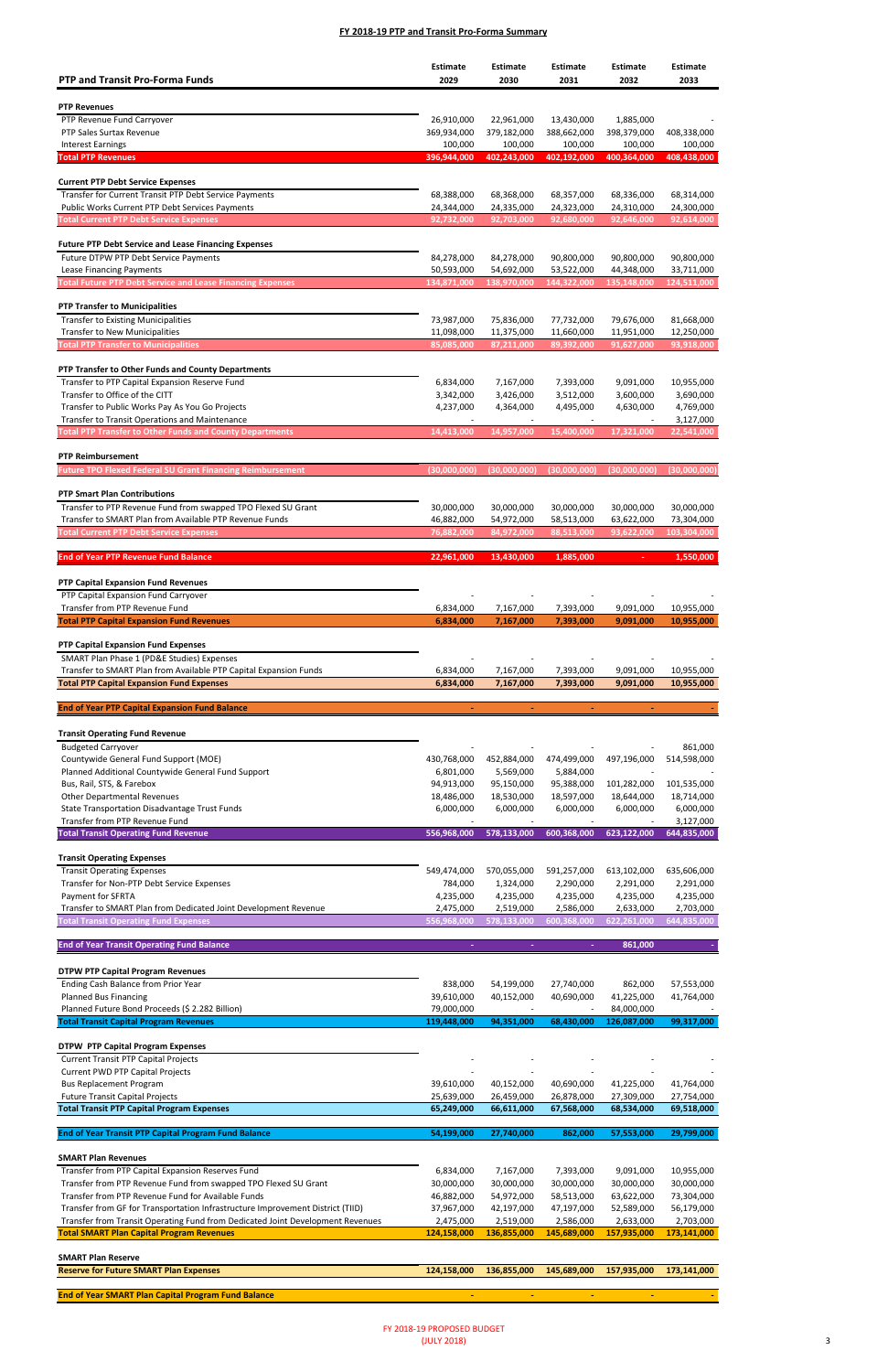Planned Bus Financing

| <b>PTP and Transit Pro-Forma Funds</b>                                                                            | <b>Estimate</b><br>2034  | <b>Estimate</b><br>2035  | <b>Estimate</b><br>2036   | <b>Estimate</b><br>2037   | <b>Estimate</b><br>2038   |
|-------------------------------------------------------------------------------------------------------------------|--------------------------|--------------------------|---------------------------|---------------------------|---------------------------|
| <b>PTP Revenues</b>                                                                                               |                          |                          |                           |                           |                           |
| PTP Revenue Fund Carryover                                                                                        | 1,550,000                |                          |                           | 14,096,000                | 20,731,000                |
| PTP Sales Surtax Revenue                                                                                          | 418,546,000              | 429,010,000              | 439,735,000               | 450,728,000               | 461,996,000               |
| <b>Interest Earnings</b>                                                                                          | 100,000                  | 100,000                  | 100,000                   | 100,000                   | 100,000                   |
| <b>Total PTP Revenues</b>                                                                                         | 420,196,000              | 429,110,000              | 439,835,000               | 464,924,000               | 482,827,000               |
| <b>Current PTP Debt Service Expenses</b>                                                                          |                          |                          |                           |                           |                           |
| Transfer for Current Transit PTP Debt Service Payments                                                            | 68,293,000               | 68,275,000               | 68,245,000                | 69,724,000                | 69,696,000                |
| Public Works Current PTP Debt Services Payments                                                                   | 24,288,000               | 24,274,000               | 24,260,000                | 23,598,000                | 23,589,000                |
| <b>Total Current PTP Debt Service Expenses</b>                                                                    | 92,581,000               | 92,549,000               | 92,505,000                | 93,322,000                | 93,285,000                |
|                                                                                                                   |                          |                          |                           |                           |                           |
| <b>Future PTP Debt Service and Lease Financing Expenses</b>                                                       |                          |                          |                           |                           |                           |
| Future DTPW PTP Debt Service Payments<br>Lease Financing Payments                                                 | 97,735,000<br>37,749,000 | 97,735,000<br>41,849,000 | 97,735,000<br>46,011,000  | 104,835,000<br>50,234,000 | 104,835,000<br>50,914,000 |
| <b>Total Future PTP Debt Service and Lease Financing Expenses</b>                                                 | 135,484,000              | 139,584,000              | 143,746,000               | 155,069,000               | 155,749,000               |
|                                                                                                                   |                          |                          |                           |                           |                           |
| <b>PTP Transfer to Municipalities</b>                                                                             |                          |                          |                           |                           |                           |
| <b>Transfer to Existing Municipalities</b>                                                                        | 83,709,000               | 85,802,000               | 87,947,000                | 90,146,000                | 92,399,000                |
| <b>Transfer to New Municipalities</b><br><b>Total PTP Transfer to Municipalities</b>                              | 12,556,000<br>96,265,000 | 12,870,000<br>98,672,000 | 13,192,000<br>101,139,000 | 13,522,000<br>103,668,000 | 13,860,000<br>106,259,000 |
|                                                                                                                   |                          |                          |                           |                           |                           |
| PTP Transfer to Other Funds and County Departments                                                                |                          |                          |                           |                           |                           |
| Transfer to PTP Capital Expansion Reserve Fund                                                                    | 10,677,000               | 11,108,000               | 11,554,000                | 11,219,000                | 12,056,000                |
| Transfer to Office of the CITT                                                                                    | 3,782,000                | 3,877,000                | 3,974,000                 | 4,073,000                 | 4,175,000                 |
| Transfer to Public Works Pay As You Go Projects                                                                   | 4,912,000                | 5,059,000                | 5,211,000                 | 5,367,000                 | 5,528,000                 |
| Transfer to Transit Operations and Maintenance<br><b>Total PTP Transfer to Other Funds and County Departments</b> | 2,453,000<br>21,824,000  | 4,625,000<br>24,669,000  | 9,357,000<br>30,096,000   | 14,145,000<br>34,804,000  | 13,329,000<br>35,088,000  |
|                                                                                                                   |                          |                          |                           |                           |                           |
| <b>PTP Reimbursement</b>                                                                                          |                          |                          |                           |                           |                           |
| <b>Future TPO Flexed Federal SU Grant Financing Reimbursement</b>                                                 | (30,000,000)             | (30,000,000)             | (30,000,000)              | (30,000,000)              | (30,000,000)              |
| <b>PTP Smart Plan Contributions</b>                                                                               |                          |                          |                           |                           |                           |
| Transfer to PTP Revenue Fund from swapped TPO Flexed SU Grant                                                     | 30,000,000               | 30,000,000               | 30,000,000                | 30,000,000                | 30,000,000                |
| Transfer to SMART Plan from Available PTP Revenue Funds                                                           | 74,042,000               | 73,636,000               | 58,253,000                | 57,330,000                | 59,625,000                |
| <b>Total Current PTP Debt Service Expenses</b>                                                                    | 104,042,000              | 103,636,000              | 88,253,000                | 87,330,000                | 89,625,000                |
| <b>End of Year PTP Revenue Fund Balance</b>                                                                       |                          |                          | 14,096,000                | 20,731,000                | 32,821,000                |
| PTP Capital Expansion Fund Revenues                                                                               |                          |                          |                           |                           |                           |
| PTP Capital Expansion Fund Carryover                                                                              |                          |                          |                           |                           |                           |
| Transfer from PTP Revenue Fund                                                                                    | 10,677,000               | 11,108,000               | 11,554,000                | 11,219,000                | 12,056,000                |
| <b>Total PTP Capital Expansion Fund Revenues</b>                                                                  | 10,677,000               | 11,108,000               | 11,554,000                | 11,219,000                | 12,056,000                |
| PTP Capital Expansion Fund Expenses                                                                               |                          |                          |                           |                           |                           |
| SMART Plan Phase 1 (PD&E Studies) Expenses                                                                        |                          |                          |                           |                           |                           |
| Transfer to SMART Plan from Available PTP Capital Expansion Funds                                                 | 10,677,000               | 11,108,000               | 11,554,000                | 11,219,000                | 12,056,000                |
| <b>Total PTP Capital Expansion Fund Expenses</b>                                                                  | 10,677,000               | 11,108,000               | 11,554,000                | 11,219,000                | 12,056,000                |
|                                                                                                                   | ä,                       |                          |                           | $\sim$                    |                           |
| <b>End of Year PTP Capital Expansion Fund Balance</b>                                                             |                          | ÷,                       | ÷                         |                           |                           |
| <b>Transit Operating Fund Revenue</b>                                                                             |                          |                          |                           |                           |                           |
| <b>Budgeted Carryover</b>                                                                                         |                          |                          |                           |                           |                           |
| Countywide General Fund Support (MOE)                                                                             | 532,609,000              | 557,930,000              | 580,138,000               | 600,443,000               | 621,459,000               |
| Planned Additional Countywide General Fund Support                                                                | 6,454,000                | 2,590,000                |                           |                           |                           |
| Bus, Rail, STS, & Farebox<br><b>Other Departmental Revenues</b>                                                   | 101,789,000              | 102,043,000              | 102,298,000               | 102,554,000               | 108,466,000               |
| <b>State Transportation Disadvantage Trust Funds</b>                                                              | 18,763,000<br>6,000,000  | 18,837,000<br>6,000,000  | 18,890,000<br>6,000,000   | 18,967,000<br>6,000,000   | 19,023,000<br>6,000,000   |
| Transfer from PTP Revenue Fund                                                                                    | 2,453,000                | 4,625,000                | 9,357,000                 | 14,145,000                | 13,329,000                |
| <b>Total Transit Operating Fund Revenue</b>                                                                       | 668,068,000              | 692,025,000              | 716,683,000               | 742,109,000               | 768,277,000               |
|                                                                                                                   |                          |                          |                           |                           |                           |
| <b>Transit Operating Expenses</b>                                                                                 |                          |                          |                           |                           |                           |
| <b>Transit Operating Expenses</b><br>Transfer for Non-PTP Debt Service Expenses                                   | 658,790,000<br>2,291,000 | 682,673,000<br>2,291,000 | 707,279,000<br>2,290,000  | 732,628,000<br>2,290,000  | 758,740,000<br>2,290,000  |
| Payment for SFRTA                                                                                                 | 4,235,000                | 4,235,000                | 4,235,000                 | 4,235,000                 | 4,235,000                 |
| Transfer to SMART Plan from Dedicated Joint Development Revenue                                                   | 2,752,000                | 2,826,000                | 2,879,000                 | 2,956,000                 | 3,012,000                 |
| <b>Total Transit Operating Fund Expenses</b>                                                                      | 668,068,000              | 692,025,000              | 716,683,000               | 742,109,000               | 768,277,000               |
| <b>End of Year Transit Operating Fund Balance</b>                                                                 |                          |                          |                           |                           |                           |
|                                                                                                                   |                          |                          |                           |                           |                           |
| <b>DTPW PTP Capital Program Revenues</b>                                                                          |                          |                          |                           |                           |                           |
| Ending Cash Balance from Prior Year                                                                               | 29,799,000               | 1,587,000                | 59,398,000                | 30,738,000                | 1,593,000                 |

| Planned Future Bond Proceeds (\$ 2.282 Billion)                                |             | 86,000,000  |             |             | 110,000,000 |
|--------------------------------------------------------------------------------|-------------|-------------|-------------|-------------|-------------|
| <b>Total Transit Capital Program Revenues</b>                                  | 72,154,000  | 130.529.000 | 102,923,000 | 74,850,000  | 156,287,000 |
| <b>DTPW PTP Capital Program Expenses</b>                                       |             |             |             |             |             |
| <b>Current Transit PTP Capital Projects</b>                                    |             |             |             |             |             |
| <b>Current PWD PTP Capital Projects</b>                                        |             |             |             |             |             |
| <b>Bus Replacement Program</b>                                                 | 42,355,000  | 42,942,000  | 43,525,000  | 44,112,000  | 44,694,000  |
| <b>Future Transit Capital Projects</b>                                         | 28,212,000  | 28,189,000  | 28,660,000  | 29,145,000  | 35,925,000  |
| <b>Total Transit PTP Capital Program Expenses</b>                              | 70,567,000  | 71,131,000  | 72,185,000  | 73,257,000  | 80,619,000  |
|                                                                                |             |             |             |             |             |
| <b>End of Year Transit PTP Capital Program Fund Balance</b>                    | 1,587,000   | 59,398,000  | 30,738,000  | 1,593,000   | 75,668,000  |
| <b>SMART Plan Revenues</b>                                                     |             |             |             |             |             |
| Transfer from PTP Capital Expansion Reserves Fund                              | 10,677,000  | 11,108,000  | 11,554,000  | 11,219,000  | 12,056,000  |
| Transfer from PTP Revenue Fund from swapped TPO Flexed SU Grant                | 30,000,000  | 30,000,000  | 30,000,000  | 30,000,000  | 30,000,000  |
| Transfer from PTP Revenue Fund for Available Funds                             | 74,042,000  | 73,636,000  | 58,253,000  | 57,330,000  | 59,625,000  |
| Transfer from GF for Transportation Infrastructure Improvement District (TIID) | 59,967,000  | 63,986,000  | 68,226,000  | 72,697,000  | 77,505,000  |
| Transfer from Transit Operating Fund from Dedicated Joint Development Revenues | 2,752,000   | 2,826,000   | 2,879,000   | 2,956,000   | 3,012,000   |
| <b>Total SMART Plan Capital Program Revenues</b>                               | 177,438,000 | 181,556,000 | 170,912,000 | 174,202,000 | 182,198,000 |
| <b>SMART Plan Reserve</b>                                                      |             |             |             |             |             |
| <b>Reserve for Future SMART Plan Expenses</b>                                  | 177,438,000 | 181,556,000 | 170,912,000 | 174,202,000 | 182,198,000 |
|                                                                                |             |             |             |             |             |
| <b>End of Year SMART Plan Capital Program Fund Balance</b>                     |             |             |             |             |             |

42,355,000 42,942,000 43,525,000 44,112,000 44,694,000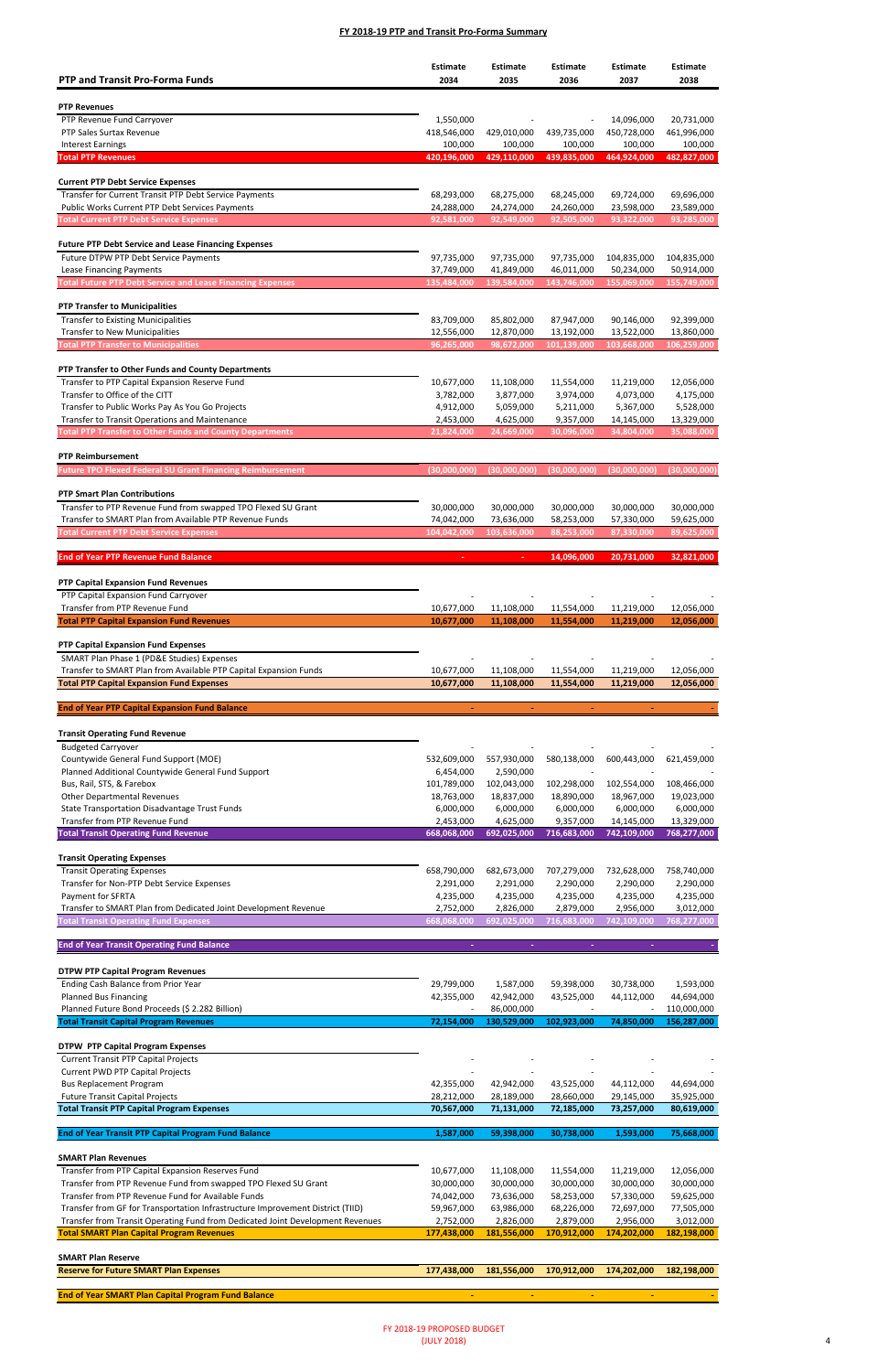| <b>PTP and Transit Pro-Forma Funds</b>                                                               | <b>Estimate</b><br>2039   | Estimate<br>2040          | <b>Estimate</b><br>2041   | <b>Estimate</b><br>2042   | <b>Estimate</b><br>2043   |
|------------------------------------------------------------------------------------------------------|---------------------------|---------------------------|---------------------------|---------------------------|---------------------------|
|                                                                                                      |                           |                           |                           |                           |                           |
| <b>PTP Revenues</b>                                                                                  |                           |                           |                           |                           |                           |
| PTP Revenue Fund Carryover<br>PTP Sales Surtax Revenue                                               | 32,821,000<br>473,546,000 | 44,365,000<br>485,385,000 | 47,304,000<br>497,520,000 | 51,398,000<br>509,958,000 | 50,810,000<br>522,707,000 |
| <b>Interest Earnings</b>                                                                             | 100,000                   | 100,000                   | 100,000                   | 100,000                   | 100,000                   |
| <b>Total PTP Revenues</b>                                                                            | 506,467,000               | 529,850,000               | 544,924,000               | 561,456,000               | 573,617,000               |
|                                                                                                      |                           |                           |                           |                           |                           |
| <b>Current PTP Debt Service Expenses</b>                                                             |                           |                           |                           |                           |                           |
| Transfer for Current Transit PTP Debt Service Payments                                               | 65,997,000                | 71,369,000                | 72,072,000                | 72,880,000                |                           |
| Public Works Current PTP Debt Services Payments<br><b>Total Current PTP Debt Service Expenses</b>    | 28,104,000<br>94,101,000  | 22,644,000<br>94,013,000  | 21,054,000<br>93,126,000  | 21,055,000<br>93,935,000  |                           |
|                                                                                                      |                           |                           |                           |                           |                           |
| <b>Future PTP Debt Service and Lease Financing Expenses</b>                                          |                           |                           |                           |                           |                           |
| Future DTPW PTP Debt Service Payments                                                                | 104,835,000               | 113,916,000               | 113,916,000               | 113,916,000               | 122,997,000               |
| Lease Financing Payments                                                                             | 51,603,000                | 52,301,000                | 53,003,000                | 53,714,000                | 54,434,000                |
| <b>Total Future PTP Debt Service and Lease Financing Expenses</b>                                    | 156,438,000               | 166,217,000               | 166,919,000               | 167,630,000               | 177,431,000               |
| <b>PTP Transfer to Municipalities</b>                                                                |                           |                           |                           |                           |                           |
| <b>Transfer to Existing Municipalities</b>                                                           | 94,709,000                | 97,077,000                | 99,504,000                | 101,992,000               | 104,541,000               |
| <b>Transfer to New Municipalities</b>                                                                | 14,206,000                | 14,562,000                | 14,926,000                | 15,299,000                | 15,681,000                |
| <b>Total PTP Transfer to Municipalities</b>                                                          | 108,915,000               | 111,639,000               | 114,430,000               | 117,291,000               | 120,222,000               |
|                                                                                                      |                           |                           |                           |                           |                           |
| PTP Transfer to Other Funds and County Departments<br>Transfer to PTP Capital Expansion Reserve Fund | 12,830,000                | 12,808,000                |                           |                           |                           |
| Transfer to Office of the CITT                                                                       | 4,279,000                 | 4,386,000                 | 13,797,000<br>4,496,000   | 14,640,000<br>4,608,000   | 24,074,000<br>4,723,000   |
| Transfer to Public Works Pay As You Go Projects                                                      | 5,694,000                 | 5,865,000                 | 6,041,000                 | 6,222,000                 | 6,409,000                 |
| Transfer to Transit Operations and Maintenance                                                       | 18,210,000                | 23,139,000                | 25,829,000                | 30,855,000                | 35,923,000                |
| <b>Total PTP Transfer to Other Funds and County Departments</b>                                      | 41,013,000                | 46,198,000                | 50,163,000                | 56,325,000                | 71,129,000                |
|                                                                                                      |                           |                           |                           |                           |                           |
| <b>PTP Reimbursement</b><br><b>Future TPO Flexed Federal SU Grant Financing Reimbursement</b>        | (30,000,000)              | (30,000,000)              | (30,000,000)              | (30,000,000)              | (30,000,000)              |
|                                                                                                      |                           |                           |                           |                           |                           |
| <b>PTP Smart Plan Contributions</b>                                                                  |                           |                           |                           |                           |                           |
| Transfer to PTP Revenue Fund from swapped TPO Flexed SU Grant                                        | 30,000,000                | 30,000,000                | 30,000,000                | 30,000,000                | 30,000,000                |
| Transfer to SMART Plan from Available PTP Revenue Funds                                              | 61,635,000                | 64,479,000                | 68,888,000                | 75,465,000                | 162,819,000               |
| <b>Total Current PTP Debt Service Expenses</b>                                                       | 91,635,000                | 94,479,000                | 98,888,000                | 105,465,000               | 192,819,000               |
| <b>End of Year PTP Revenue Fund Balance</b>                                                          | 44.365.000                | 47,304,000                | 51,398,000                | 50,810,000                | 42,016,000                |
|                                                                                                      |                           |                           |                           |                           |                           |
| PTP Capital Expansion Fund Revenues                                                                  |                           |                           |                           |                           |                           |
| PTP Capital Expansion Fund Carryover                                                                 |                           |                           |                           |                           |                           |
| Transfer from PTP Revenue Fund                                                                       | 12,830,000                | 12,808,000                | 13,797,000                | 14,640,000                | 24,074,000                |
| <b>Total PTP Capital Expansion Fund Revenues</b>                                                     | 12,830,000                | 12,808,000                | 13,797,000                | 14,640,000                | 24,074,000                |
| PTP Capital Expansion Fund Expenses                                                                  |                           |                           |                           |                           |                           |
| SMART Plan Phase 1 (PD&E Studies) Expenses                                                           |                           |                           |                           |                           |                           |
| Transfer to SMART Plan from Available PTP Capital Expansion Funds                                    | 12,830,000                | 12,808,000                | 13,797,000                | 14,640,000                | 24,074,000                |
| <b>Total PTP Capital Expansion Fund Expenses</b>                                                     | 12,830,000                | 12,808,000                | 13,797,000                | 14,640,000                | 24,074,000                |
| <b>End of Year PTP Capital Expansion Fund Balance</b>                                                |                           |                           |                           | $\blacksquare$            |                           |
|                                                                                                      | $\blacksquare$            | $\sim$                    | $\blacksquare$            |                           |                           |
| <b>Transit Operating Fund Revenue</b>                                                                |                           |                           |                           |                           |                           |
| <b>Budgeted Carryover</b>                                                                            |                           |                           |                           |                           |                           |
| Countywide General Fund Support (MOE)                                                                | 643,210,000               | 665,722,000               | 689,022,000               | 713,138,000               | 738,098,000               |
| Planned Additional Countywide General Fund Support                                                   |                           |                           |                           |                           |                           |
| Bus, Rail, STS, & Farebox                                                                            | 108,737,000               | 109,009,000               | 109,282,000               | 109,555,000               | 109,829,000               |
| <b>Other Departmental Revenues</b><br>State Transportation Disadvantage Trust Funds                  | 19,105,000<br>6,000,000   | 19,164,000<br>6,000,000   | 19,250,000<br>6,000,000   | 19,313,000<br>6,000,000   | 19,403,000<br>6,000,000   |
| Transfer from PTP Revenue Fund                                                                       | 18,210,000                | 23,139,000                | 25,829,000                | 30,855,000                | 35,923,000                |
| <b>Total Transit Operating Fund Revenue</b>                                                          | 795,262,000               | 823,034,000               | 849,383,000               | 878,861,000               | 909,253,000               |
|                                                                                                      |                           |                           |                           |                           |                           |
| <b>Transit Operating Expenses</b>                                                                    |                           |                           |                           |                           |                           |
| <b>Transit Operating Expenses</b>                                                                    | 785,642,000               | 813,357,000               | 841,909,000               | 871,324,000               | 901,626,000               |
| Transfer for Non-PTP Debt Service Expenses<br>Payment for SFRTA                                      | 2,291,000                 | 2,289,000                 |                           |                           | 4,235,000                 |
| Transfer to SMART Plan from Dedicated Joint Development Revenue                                      | 4,235,000<br>3,094,000    | 4,235,000<br>3,153,000    | 4,235,000<br>3,239,000    | 4,235,000<br>3,302,000    | 3,392,000                 |
| <b>Total Transit Operating Fund Expenses</b>                                                         | 795,262,000               | 823,034,000               | 849,383,000               | 878,861,000               | 909,253,000               |
|                                                                                                      |                           |                           |                           |                           |                           |
| <b>End of Year Transit Operating Fund Balance</b>                                                    |                           |                           |                           |                           |                           |
|                                                                                                      |                           |                           |                           |                           |                           |
| <b>DTPW PTP Capital Program Revenues</b><br>Ending Cash Balance from Prior Year                      | 75,668,000                | 39,041,000                | 1,690,000                 | 73,593,000                | 34,728,000                |
| Planned Bus Financing                                                                                | 45,272,000                | 45,845,000                | 46,478,000                | 47,106,000                | 47,729,000                |

| Planned Future Bond Proceeds (\$ 2.282 Billion)                                |             |             | 110,000,000 |             |             |
|--------------------------------------------------------------------------------|-------------|-------------|-------------|-------------|-------------|
| <b>Total Transit Capital Program Revenues</b>                                  | 120,940,000 | 84,886,000  | 158,168,000 | 120,699,000 | 82,457,000  |
|                                                                                |             |             |             |             |             |
| <b>DTPW PTP Capital Program Expenses</b>                                       |             |             |             |             |             |
| <b>Current Transit PTP Capital Projects</b>                                    |             |             |             |             |             |
| <b>Current PWD PTP Capital Projects</b>                                        |             |             |             |             |             |
| <b>Bus Replacement Program</b>                                                 | 45,272,000  | 45,845,000  | 46,478,000  | 47,106,000  | 47,729,000  |
| <b>Future Transit Capital Projects</b>                                         | 36,627,000  | 37,351,000  | 38,097,000  | 38,865,000  | 32,375,000  |
| <b>Total Transit PTP Capital Program Expenses</b>                              | 81,899,000  | 83,196,000  | 84,575,000  | 85,971,000  | 80,104,000  |
|                                                                                |             |             |             |             |             |
| <b>End of Year Transit PTP Capital Program Fund Balance</b>                    | 39,041,000  | 1,690,000   | 73,593,000  | 34,728,000  | 2,353,000   |
|                                                                                |             |             |             |             |             |
| <b>SMART Plan Revenues</b>                                                     |             |             |             |             |             |
| Transfer from PTP Capital Expansion Reserves Fund                              | 12,830,000  | 12,808,000  | 13,797,000  | 14,640,000  | 24,074,000  |
| Transfer from PTP Revenue Fund from swapped TPO Flexed SU Grant                | 30,000,000  | 30,000,000  | 30,000,000  | 30,000,000  | 30,000,000  |
| Transfer from PTP Revenue Fund for Available Funds                             | 61,635,000  | 64,479,000  | 68,888,000  | 75,465,000  | 162,819,000 |
| Transfer from GF for Transportation Infrastructure Improvement District (TIID) | 82,575,000  | 87,921,000  | 93,556,000  | 99,551,000  | 105,869,000 |
| Transfer from Transit Operating Fund from Dedicated Joint Development Revenues | 3,094,000   | 3,153,000   | 3,239,000   | 3,302,000   | 3,392,000   |
| <b>Total SMART Plan Capital Program Revenues</b>                               | 190,134,000 | 198,361,000 | 209,480,000 | 222,958,000 | 326,154,000 |
|                                                                                |             |             |             |             |             |
| <b>SMART Plan Reserve</b>                                                      |             |             |             |             |             |
| <b>Reserve for Future SMART Plan Expenses</b>                                  | 190,134,000 | 198,361,000 | 209,480,000 | 222,958,000 | 326,154,000 |
|                                                                                |             |             |             |             |             |
| <b>End of Year SMART Plan Capital Program Fund Balance</b>                     |             |             |             |             |             |
|                                                                                |             |             |             |             |             |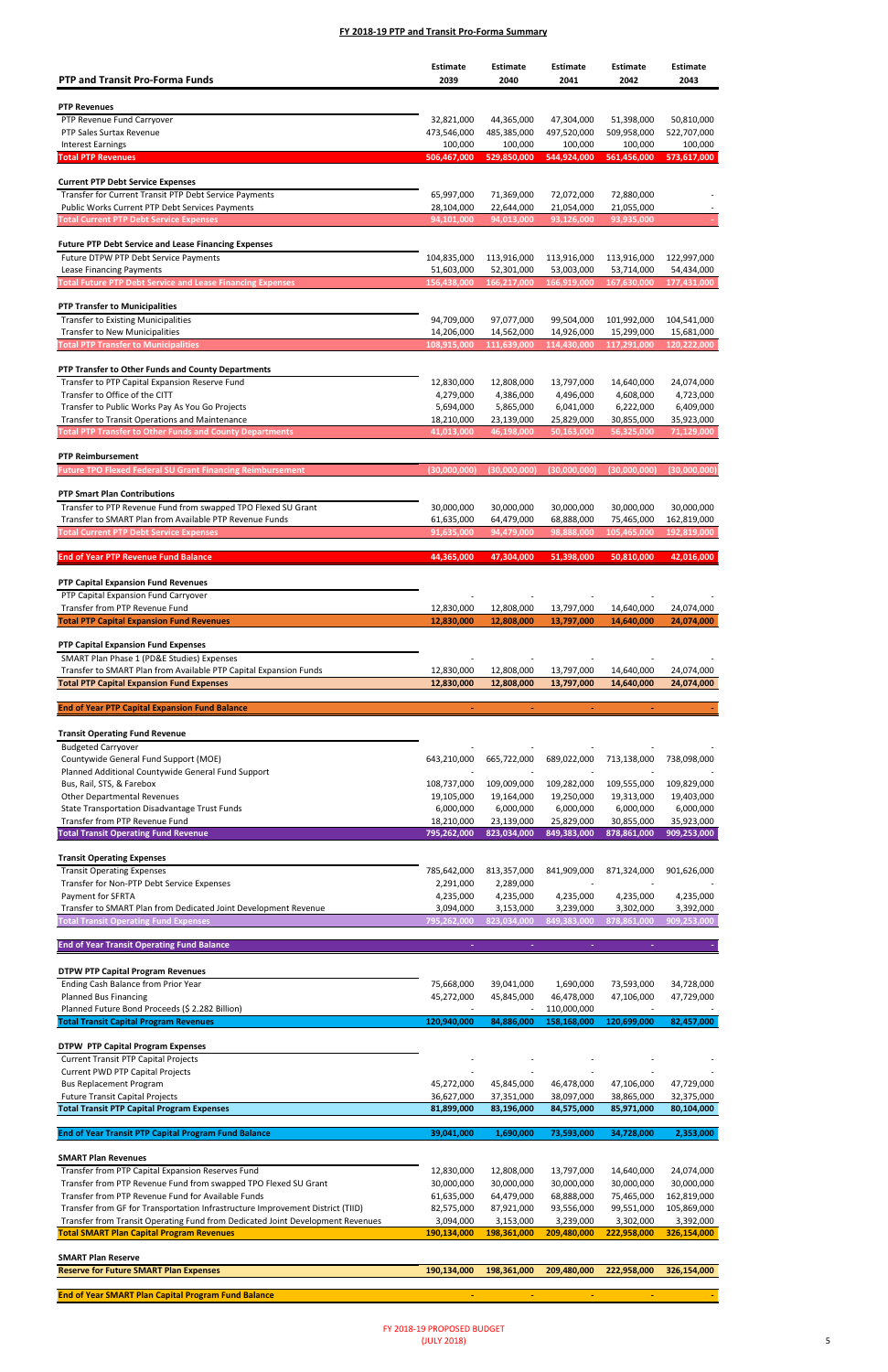Planned Bus Financing

| <b>PTP and Transit Pro-Forma Funds</b>                                                                                   | <b>Estimate</b><br>2044   | <b>Estimate</b><br>2045   | <b>Estimate</b><br>2046   | Estimate<br>2047          | <b>Estimate</b><br>2048   |
|--------------------------------------------------------------------------------------------------------------------------|---------------------------|---------------------------|---------------------------|---------------------------|---------------------------|
|                                                                                                                          |                           |                           |                           |                           |                           |
| <b>PTP Revenues</b>                                                                                                      |                           |                           |                           |                           |                           |
| PTP Revenue Fund Carryover                                                                                               | 42,016,000                | 39,016,000                | 36,361,000                | 22,171,000                | 23,877,000                |
| PTP Sales Surtax Revenue<br><b>Interest Earnings</b>                                                                     | 535,775,000<br>100,000    | 549,169,000<br>100,000    | 562,898,000<br>100,000    | 576,970,000<br>100,000    | 591,394,000<br>100,000    |
| <b>Total PTP Revenues</b>                                                                                                | 577,891,000               | 588,285,000               | 599,359,000               | 599,241,000               | 615,371,000               |
|                                                                                                                          |                           |                           |                           |                           |                           |
| <b>Current PTP Debt Service Expenses</b>                                                                                 |                           |                           |                           |                           |                           |
| Transfer for Current Transit PTP Debt Service Payments                                                                   |                           |                           |                           |                           |                           |
| Public Works Current PTP Debt Services Payments                                                                          |                           |                           |                           |                           |                           |
| <b>Total Current PTP Debt Service Expenses</b>                                                                           |                           |                           |                           |                           |                           |
| <b>Future PTP Debt Service and Lease Financing Expenses</b>                                                              |                           |                           |                           |                           |                           |
| Future DTPW PTP Debt Service Payments                                                                                    | 122,997,000               | 122,997,000               | 131,335,000               | 131,335,000               | 131,335,000               |
| Lease Financing Payments                                                                                                 | 55,162,000                | 55,900,000                | 56,646,000                | 57,401,000                | 58,164,000                |
| <b>Total Future PTP Debt Service and Lease Financing Expenses</b>                                                        | 178,159,000               | 178,897,000               | 187,981,000               | 188,736,000               | 189,499,000               |
| <b>PTP Transfer to Municipalities</b>                                                                                    |                           |                           |                           |                           |                           |
| <b>Transfer to Existing Municipalities</b>                                                                               | 107,155,000               | 109,834,000               | 112,580,000               | 115,394,000               | 118,279,000               |
| <b>Transfer to New Municipalities</b>                                                                                    | 16,073,000                | 16,475,000                | 16,887,000                | 17,309,000                | 17,742,000                |
| <b>Total PTP Transfer to Municipalities</b>                                                                              | 123,228,000               | 126,309,000               | 129,467,000               | 132,703,000               | 136,021,000               |
| PTP Transfer to Other Funds and County Departments                                                                       |                           |                           |                           |                           |                           |
| Transfer to PTP Capital Expansion Reserve Fund                                                                           | 25,046,000                | 26,044,000                | 26,234,000                | 27,284,000                | 28,362,000                |
| Transfer to Office of the CITT                                                                                           | 4,841,000                 | 4,962,000                 | 5,086,000                 | 5,213,000                 | 5,343,000                 |
| Transfer to Public Works Pay As You Go Projects                                                                          | 6,601,000                 | 6,799,000                 | 7,003,000                 | 7,213,000                 | 7,429,000                 |
| Transfer to Transit Operations and Maintenance                                                                           | 35,373,000                | 40,504,000                | 45,669,000                | 50,864,000                | 54,437,000                |
| <b>Total PTP Transfer to Other Funds and County Departments</b>                                                          | 71,861,000                | 78,309,000                | 83,992,000                | 90,574,000                | 95,571,000                |
| <b>PTP Reimbursement</b>                                                                                                 |                           |                           |                           |                           |                           |
| <b>Future TPO Flexed Federal SU Grant Financing Reimbursement</b>                                                        | (30,000,000)              | (30,000,000)              | (30,000,000)              | (30,000,000)              | (30,000,000)              |
|                                                                                                                          |                           |                           |                           |                           |                           |
| <b>PTP Smart Plan Contributions</b>                                                                                      |                           |                           |                           |                           |                           |
| Transfer to PTP Revenue Fund from swapped TPO Flexed SU Grant<br>Transfer to SMART Plan from Available PTP Revenue Funds | 30,000,000<br>165,627,000 | 30,000,000<br>168,409,000 | 30,000,000<br>175,748,000 | 30,000,000<br>163,351,000 | 30,000,000<br>194,280,000 |
| <b>Total Current PTP Debt Service Expenses</b>                                                                           | 195,627,000               | 198,409,000               | 205,748,000               | 193,351,000               | 224,280,000               |
|                                                                                                                          |                           |                           |                           |                           |                           |
| <b>End of Year PTP Revenue Fund Balance</b>                                                                              | 39,016,000                | 36,361,000                | 22,171,000                | 23,877,000                |                           |
| <b>PTP Capital Expansion Fund Revenues</b>                                                                               |                           |                           |                           |                           |                           |
| PTP Capital Expansion Fund Carryover                                                                                     |                           |                           |                           |                           |                           |
| Transfer from PTP Revenue Fund                                                                                           | 25,046,000                | 26,044,000                | 26,234,000                | 27,284,000                | 28,362,000                |
| <b>Total PTP Capital Expansion Fund Revenues</b>                                                                         | 25,046,000                | 26,044,000                | 26,234,000                | 27,284,000                | 28,362,000                |
| PTP Capital Expansion Fund Expenses                                                                                      |                           |                           |                           |                           |                           |
| SMART Plan Phase 1 (PD&E Studies) Expenses                                                                               |                           |                           |                           |                           |                           |
| Transfer to SMART Plan from Available PTP Capital Expansion Funds                                                        | 25,046,000                | 26,044,000                | 26,234,000                | 27,284,000                | 28,362,000                |
| <b>Total PTP Capital Expansion Fund Expenses</b>                                                                         | 25,046,000                | 26,044,000                | 26,234,000                | 27,284,000                | 28,362,000                |
| <b>End of Year PTP Capital Expansion Fund Balance</b>                                                                    | $\blacksquare$            | $\blacksquare$            | $\blacksquare$            | ٠                         |                           |
|                                                                                                                          |                           |                           |                           |                           |                           |
| <b>Transit Operating Fund Revenue</b>                                                                                    |                           |                           |                           |                           |                           |
| <b>Budgeted Carryover</b>                                                                                                |                           |                           |                           |                           |                           |
| Countywide General Fund Support (MOE)                                                                                    | 763,931,000               | 790,669,000               | 818,342,000               | 846,984,000               | 876,628,000               |
| Planned Additional Countywide General Fund Support                                                                       |                           |                           |                           |                           | 1,647,000                 |
| Bus, Rail, STS, & Farebox<br><b>Other Departmental Revenues</b>                                                          | 115,760,000<br>19,470,000 | 116,049,000<br>19,565,000 | 116,339,000<br>19,636,000 | 116,630,000<br>19,736,000 | 116,922,000<br>19,811,000 |
| State Transportation Disadvantage Trust Funds                                                                            | 6,000,000                 | 6,000,000                 | 6,000,000                 | 6,000,000                 | 6,000,000                 |
| Transfer from PTP Revenue Fund                                                                                           | 35,373,000                | 40,504,000                | 45,669,000                | 50,864,000                | 54,437,000                |
| <b>Total Transit Operating Fund Revenue</b>                                                                              | 940,534,000               | 972,787,000               | 1,005,986,000             | 1,040,214,000             | 1,075,445,000             |
| <b>Transit Operating Expenses</b>                                                                                        |                           |                           |                           |                           |                           |
| <b>Transit Operating Expenses</b>                                                                                        | 932,840,000               | 964,998,000               | 998,126,000               | 1,032,254,000             | 1,067,410,000             |
| Transfer for Non-PTP Debt Service Expenses                                                                               |                           |                           |                           |                           |                           |
| Payment for SFRTA                                                                                                        | 4,235,000                 | 4,235,000                 | 4,235,000                 | 4,235,000                 | 4,235,000                 |
| Transfer to SMART Plan from Dedicated Joint Development Revenue                                                          | 3,459,000                 | 3,554,000                 | 3,625,000                 | 3,725,000                 | 3,800,000                 |
| <b>Total Transit Operating Fund Expenses</b>                                                                             | 940,534,000               | 972,787,000               | 1,005,986,000             | 1,040,214,000             | 1,075,445,000             |
| <b>End of Year Transit Operating Fund Balance</b>                                                                        |                           |                           |                           |                           |                           |
|                                                                                                                          |                           |                           |                           |                           |                           |
| <b>DTPW PTP Capital Program Revenues</b>                                                                                 |                           |                           |                           |                           |                           |
| Ending Cash Balance from Prior Year                                                                                      | 2,353,000                 | 70,382,000                | 36,797,000                | 2,579,000                 | 74,709,000                |

| 101,000,000 |             |             | 107,000,000 |             |
|-------------|-------------|-------------|-------------|-------------|
| 151,708,000 | 119,358,000 | 86,444,000  | 159,892,000 | 125,690,000 |
|             |             |             |             |             |
|             |             |             |             |             |
|             |             |             |             |             |
|             |             |             |             |             |
| 48,355,000  | 48,976,000  | 49,647,000  | 50,313,000  | 50,981,000  |
| 32,971,000  | 33,585,000  | 34,218,000  | 34,870,000  | 35,541,000  |
| 81,326,000  | 82,561,000  | 83,865,000  | 85,183,000  | 86,522,000  |
|             |             |             |             |             |
| 70,382,000  | 36,797,000  | 2,579,000   | 74,709,000  | 39,168,000  |
|             |             |             |             |             |
|             |             |             |             |             |
| 25,046,000  | 26,044,000  | 26,234,000  | 27,284,000  | 28,362,000  |
| 30,000,000  | 30,000,000  | 30,000,000  | 30,000,000  | 30,000,000  |
| 165,627,000 | 168,409,000 | 175,748,000 | 163,351,000 | 194,280,000 |
| 112,527,000 | 120,803,000 | 129,549,000 | 138,845,000 | 148,665,000 |
| 3,459,000   | 3,554,000   | 3,625,000   | 3,725,000   | 3,800,000   |
| 336,659,000 | 348,810,000 | 365,156,000 | 363,205,000 | 405,107,000 |
|             |             |             |             |             |
|             |             |             |             |             |
| 336,659,000 | 348,810,000 | 365,156,000 | 363,205,000 | 405,107,000 |
|             |             |             |             |             |
|             |             |             |             |             |
|             |             |             |             |             |

48,355,000 48,976,000 49,647,000 50,313,000 50,981,000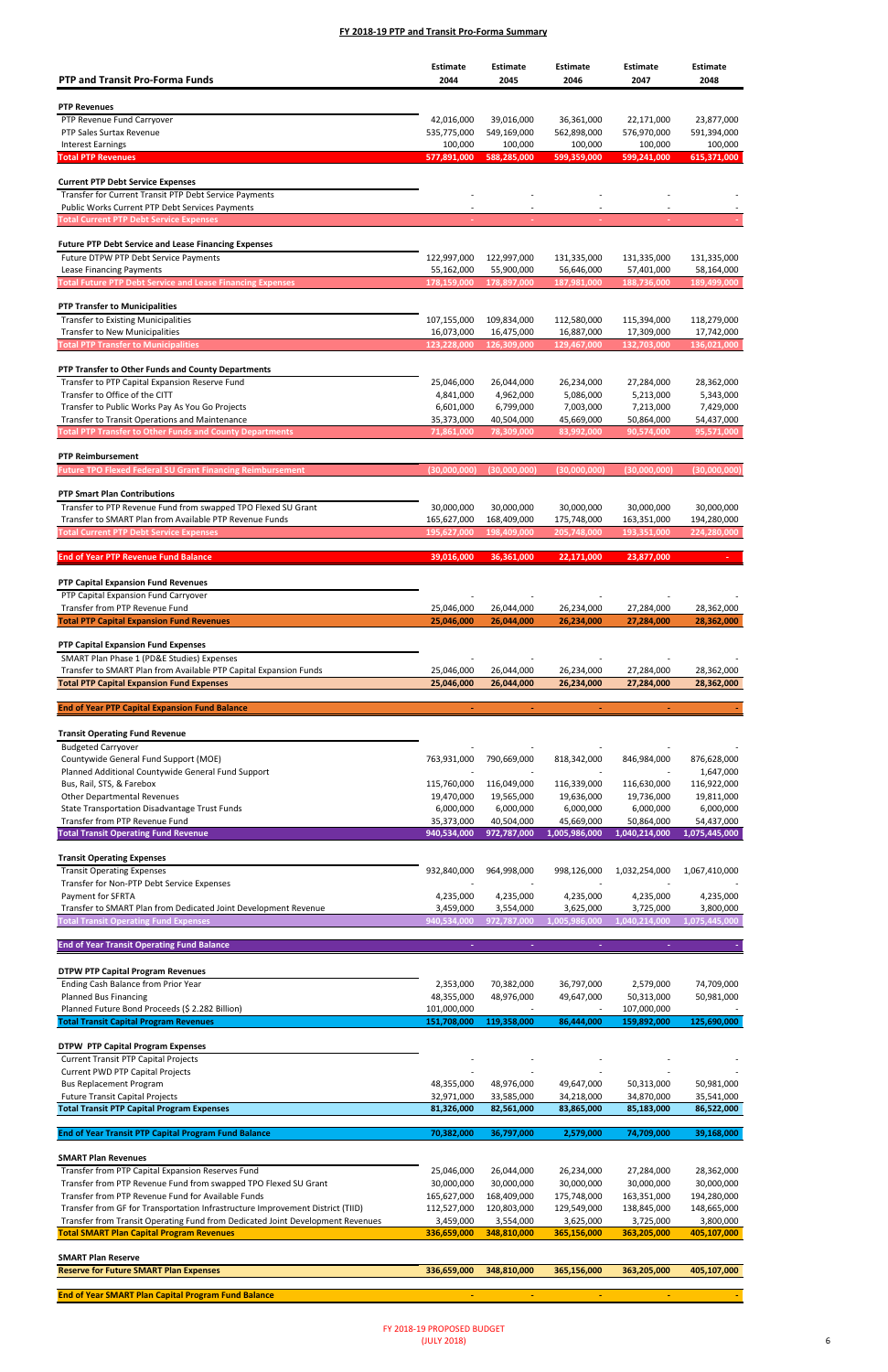Planned Bus Financing

| <b>PTP and Transit Pro-Forma Funds</b>                                                             | Estimate<br>2049          | <b>Estimate</b><br>2050    | <b>Estimate</b><br>2051   | <b>Estimate</b><br>2052   | <b>Estimate</b><br>2053   |
|----------------------------------------------------------------------------------------------------|---------------------------|----------------------------|---------------------------|---------------------------|---------------------------|
|                                                                                                    |                           |                            |                           |                           |                           |
| <b>PTP Revenues</b><br>PTP Revenue Fund Carryover                                                  |                           |                            |                           |                           |                           |
| PTP Sales Surtax Revenue                                                                           | 606,179,000               | 621,333,000                | 636,866,000               | 652,788,000               | 669,108,000               |
| <b>Interest Earnings</b>                                                                           | 100,000                   | 100,000                    | 100,000                   | 100,000                   | 100,000                   |
| <b>Total PTP Revenues</b>                                                                          | 606,279,000               | 621,433,000                | 636,966,000               | 652,888,000               | 669,208,000               |
|                                                                                                    |                           |                            |                           |                           |                           |
| <b>Current PTP Debt Service Expenses</b><br>Transfer for Current Transit PTP Debt Service Payments |                           |                            |                           |                           |                           |
| Public Works Current PTP Debt Services Payments                                                    |                           |                            |                           |                           |                           |
| <b>Total Current PTP Debt Service Expenses</b>                                                     |                           |                            |                           |                           |                           |
|                                                                                                    |                           |                            |                           |                           |                           |
| <b>Future PTP Debt Service and Lease Financing Expenses</b>                                        |                           |                            |                           |                           |                           |
| Future DTPW PTP Debt Service Payments                                                              | 140,168,000               | 124,978,000                | 104,091,000               | 91,307,000                | 91,307,000                |
| Lease Financing Payments<br><b>Total Future PTP Debt Service and Lease Financing Expenses</b>      | 58,936,000<br>199,104,000 | 59,715,000<br>184,693,000  | 60,502,000<br>164,593,000 | 61,303,000<br>152,610,000 | 62,119,000<br>153,426,000 |
|                                                                                                    |                           |                            |                           |                           |                           |
| <b>PTP Transfer to Municipalities</b>                                                              |                           |                            |                           |                           |                           |
| <b>Transfer to Existing Municipalities</b>                                                         | 121,236,000               | 124,267,000                | 127,373,000               | 130,558,000               | 133,822,000               |
| Transfer to New Municipalities                                                                     | 18,185,000                | 18,640,000                 | 19,106,000                | 19,584,000                | 20,073,000                |
| <b>Total PTP Transfer to Municipalities</b>                                                        | 139,421,000               | 142,907,000                | 146,479,000               | 150,142,000               | 153,895,000               |
| PTP Transfer to Other Funds and County Departments                                                 |                           |                            |                           |                           |                           |
| Transfer to PTP Capital Expansion Reserve Fund                                                     | 28,584,000                | 31,237,000                 | 34,490,000                | 36,962,000                | 38,186,000                |
| Transfer to Office of the CITT                                                                     | 5,477,000                 | 5,614,000                  | 5,754,000                 | 5,898,000                 | 6,045,000                 |
| Transfer to Public Works Pay As You Go Projects                                                    | 7,652,000                 | 7,882,000                  | 8,118,000                 | 8,362,000                 | 8,613,000                 |
| Transfer to Transit Operations and Maintenance                                                     | 29,155,000                | 27,634,000                 | 31,729,000                | 35,790,000                | 39,812,000                |
| <b>Total PTP Transfer to Other Funds and County Departments</b>                                    | 70,868,000                | 72,367,000                 | 80,091,000                | 87,012,000                | 92,656,000                |
| <b>PTP Reimbursement</b>                                                                           |                           |                            |                           |                           |                           |
| <b>Future TPO Flexed Federal SU Grant Financing Reimbursement</b>                                  | (30,000,000)              | (30,000,000)               | (30,000,000)              | (30,000,000)              |                           |
|                                                                                                    |                           |                            |                           |                           |                           |
| <b>PTP Smart Plan Contributions</b>                                                                |                           |                            |                           |                           |                           |
| Transfer to PTP Revenue Fund from swapped TPO Flexed SU Grant                                      | 30,000,000                | 30,000,000                 | 30,000,000                | 30,000,000                |                           |
| Transfer to SMART Plan from Available PTP Revenue Funds                                            | 196,886,000               | 221,466,000<br>251,466,000 | 245,803,000               | 263,124,000               | 269,231,000               |
| <b>Total Current PTP Debt Service Expenses</b>                                                     | 226,886,000               |                            | 275,803,000               | 293,124,000               | 269,231,000               |
| <b>End of Year PTP Revenue Fund Balance</b>                                                        |                           | ÷.                         | ×.                        | ×.                        |                           |
|                                                                                                    |                           |                            |                           |                           |                           |
| <b>PTP Capital Expansion Fund Revenues</b>                                                         |                           |                            |                           |                           |                           |
| PTP Capital Expansion Fund Carryover                                                               |                           |                            |                           |                           |                           |
| Transfer from PTP Revenue Fund<br><b>Total PTP Capital Expansion Fund Revenues</b>                 | 28,584,000<br>28,584,000  | 31,237,000<br>31,237,000   | 34,490,000<br>34,490,000  | 36,962,000<br>36,962,000  | 38,186,000<br>38,186,000  |
|                                                                                                    |                           |                            |                           |                           |                           |
| PTP Capital Expansion Fund Expenses                                                                |                           |                            |                           |                           |                           |
| SMART Plan Phase 1 (PD&E Studies) Expenses                                                         |                           |                            |                           |                           |                           |
| Transfer to SMART Plan from Available PTP Capital Expansion Funds                                  | 28,584,000                | 31,237,000                 | 34,490,000                | 36,962,000                | 38,186,000                |
| <b>Total PTP Capital Expansion Fund Expenses</b>                                                   | 28,584,000                | 31,237,000                 | 34,490,000                | 36,962,000                | 38,186,000                |
| <b>End of Year PTP Capital Expansion Fund Balance</b>                                              | $\blacksquare$            | $\blacksquare$             | $\blacksquare$            | $\blacksquare$            |                           |
|                                                                                                    |                           |                            |                           |                           |                           |
| <b>Transit Operating Fund Revenue</b>                                                              |                           |                            |                           |                           |                           |
| <b>Budgeted Carryover</b>                                                                          |                           |                            |                           |                           |                           |
| Countywide General Fund Support (MOE)                                                              | 909,015,000               | 972,364,000                | 1,006,397,000             | 1,041,621,000             | 1,078,078,000             |
| Planned Additional Countywide General Fund Support                                                 | 30,467,000                |                            |                           |                           |                           |
| Bus, Rail, STS, & Farebox                                                                          | 117,214,000               | 123,163,000                | 123,471,000               | 123,780,000               | 124,089,000               |
| <b>Other Departmental Revenues</b><br>State Transportation Disadvantage Trust Funds                | 19,916,000<br>6,000,000   | 19,996,000<br>6,000,000    | 20,106,000<br>6,000,000   | 20,191,000<br>6,000,000   | 20,308,000<br>6,000,000   |
| Transfer from PTP Revenue Fund                                                                     | 29,155,000                | 27,634,000                 | 31,729,000                | 35,790,000                | 39,812,000                |
| <b>Total Transit Operating Fund Revenue</b>                                                        | 1,111,767,000             | 1,149,157,000              | 1,187,703,000             | 1,227,382,000             | 1,268,287,000             |
|                                                                                                    |                           |                            |                           |                           |                           |
| <b>Transit Operating Expenses</b>                                                                  |                           |                            |                           |                           |                           |
| <b>Transit Operating Expenses</b>                                                                  | 1,103,627,000             | 1,140,937,000              | 1,179,373,000             | 1,218,967,000             | 1,259,755,000             |
| Transfer for Non-PTP Debt Service Expenses<br>Payment for SFRTA                                    | 4,235,000                 | 4,235,000                  | 4,235,000                 | 4,235,000                 | 4,235,000                 |
| Transfer to SMART Plan from Dedicated Joint Development Revenue                                    | 3,905,000                 | 3,985,000                  | 4,095,000                 | 4,180,000                 | 4,297,000                 |
| <b>Total Transit Operating Fund Expenses</b>                                                       | 1,111,767,000             | 1.149,157,000              | 1,187,703,000             | 1.227,382,000             | 1.268,287,000             |
|                                                                                                    |                           |                            |                           |                           |                           |
| <b>End of Year Transit Operating Fund Balance</b>                                                  |                           |                            |                           |                           |                           |
| <b>DTPW PTP Capital Program Revenues</b>                                                           |                           |                            |                           |                           |                           |
| Ending Cash Balance from Prior Year                                                                | 39,168,000                | 2,936,000                  | 168,419,000               | 86,892,000                | 3,294,000                 |

| Planned Future Bond Proceeds (\$ 2.282 Billion)                                |             | 245,000,000 |             |             | 215,000,000 |
|--------------------------------------------------------------------------------|-------------|-------------|-------------|-------------|-------------|
| <b>Total Transit Capital Program Revenues</b>                                  | 90,812,000  | 300,237,000 | 221,435,000 | 140,617,000 | 272,722,000 |
|                                                                                |             |             |             |             |             |
| <b>DTPW PTP Capital Program Expenses</b>                                       |             |             |             |             |             |
| <b>Current Transit PTP Capital Projects</b>                                    |             |             |             |             |             |
| <b>Current PWD PTP Capital Projects</b>                                        |             |             |             |             |             |
| <b>Bus Replacement Program</b>                                                 | 51,644,000  | 52,301,000  | 53,016,000  | 53,725,000  | 54,428,000  |
| <b>Future Transit Capital Projects</b>                                         | 36,232,000  | 79,517,000  | 81,527,000  | 83,598,000  | 85,731,000  |
| <b>Total Transit PTP Capital Program Expenses</b>                              | 87,876,000  | 131,818,000 | 134,543,000 | 137,323,000 | 140,159,000 |
|                                                                                |             |             |             |             |             |
| <b>End of Year Transit PTP Capital Program Fund Balance</b>                    | 2,936,000   | 168,419,000 | 86,892,000  | 3,294,000   | 132,563,000 |
| <b>SMART Plan Revenues</b>                                                     |             |             |             |             |             |
| Transfer from PTP Capital Expansion Reserves Fund                              | 28,584,000  | 31,237,000  | 34,490,000  | 36,962,000  | 38,186,000  |
| Transfer from PTP Revenue Fund from swapped TPO Flexed SU Grant                | 30,000,000  | 30,000,000  | 30,000,000  | 30,000,000  |             |
| Transfer from PTP Revenue Fund for Available Funds                             | 196,886,000 | 221,466,000 | 245,803,000 | 263,124,000 | 269,231,000 |
| Transfer from GF for Transportation Infrastructure Improvement District (TIID) |             |             |             |             |             |
| Transfer from Transit Operating Fund from Dedicated Joint Development Revenues | 3,905,000   | 3,985,000   | 4,095,000   | 4,180,000   | 4,297,000   |
| <b>Total SMART Plan Capital Program Revenues</b>                               | 259,375,000 | 286,688,000 | 314,388,000 | 334,266,000 | 311,714,000 |
|                                                                                |             |             |             |             |             |
| <b>SMART Plan Reserve</b>                                                      |             |             |             |             |             |
| <b>Reserve for Future SMART Plan Expenses</b>                                  | 259,375,000 | 286,688,000 | 314,388,000 | 334,266,000 | 311,714,000 |
|                                                                                |             |             |             |             |             |
| <b>End of Year SMART Plan Capital Program Fund Balance</b>                     |             |             |             |             |             |

51,644,000 52,301,000 53,016,000 53,725,000 54,428,000